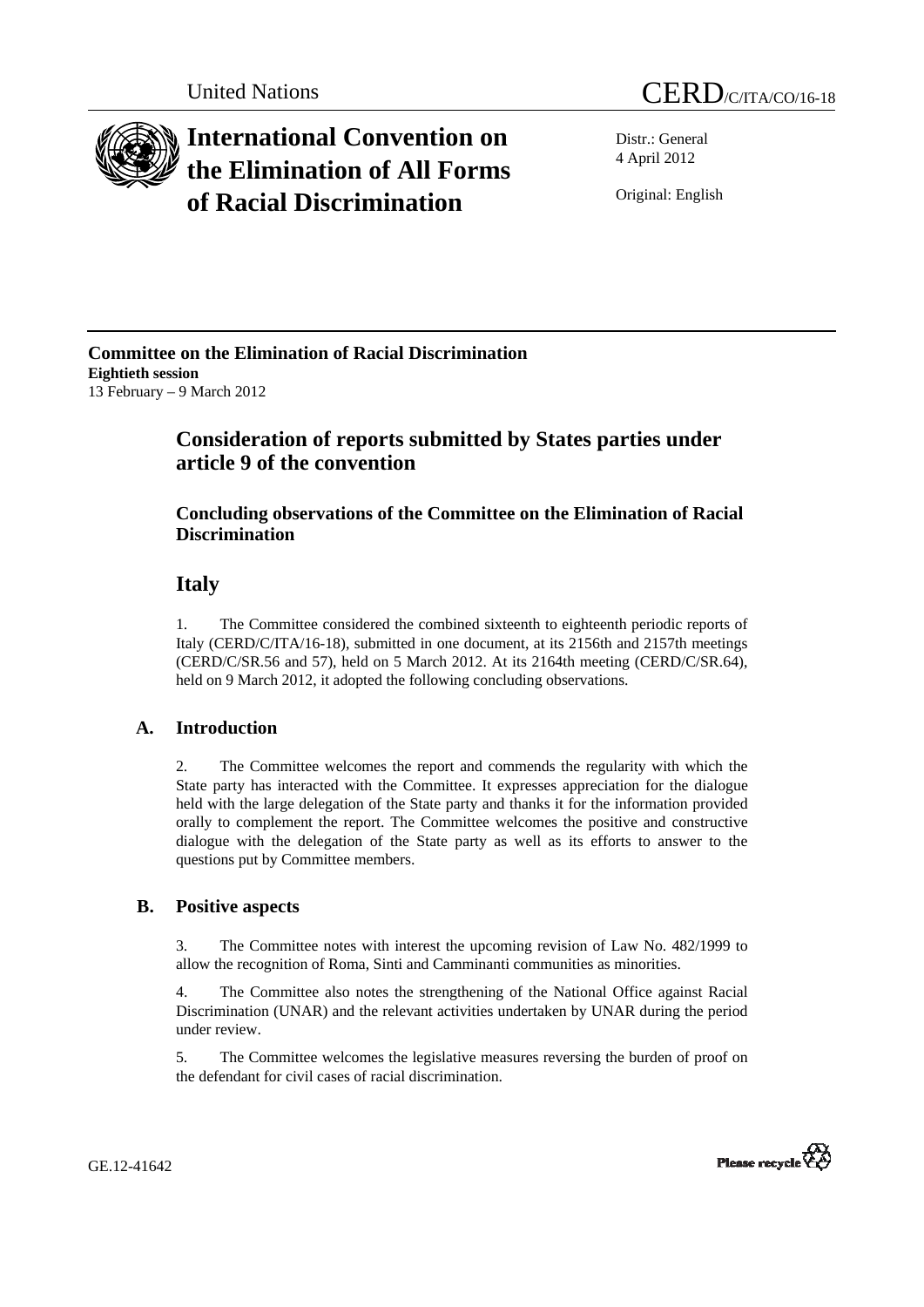6. The Committee welcomes the ratification on 5 June 2008 of the Cybercrime Convention of the Council of Europe and the State party's declaration regarding the upcoming amendment of the Criminal Code to tackle hate speech on the Internet.

7. The Committee welcomes the creation of a working group tasked to prepare by September 2012 a new National Plan of Action against all forms of racial discrimination and to implement the Durban Declaration and Programme of Action at the national level.

8. The Committee welcomes the adoption on 24 February 2012 of the National Strategy for the Inclusion of Roma, Sinti and Camminanti communities within the European Union Framework covering relevant key sectors such as education, employment, health and housing.

9. The Committee notes with particular interest the information provided by the State party on the creation of a new Ministry for Cooperation and Integration, to be responsible, inter alia, for interethnic relations.

10. The Committee welcomes the information that the State party is considering withdrawing its declaration with regard to article 4 of the Convention.

### **C. Concerns and recommendations**

11. The Committee takes note of the statistical data provided on foreigners and on UNAR's activities but regrets the absence in the report of data on the ethnic composition of the population. It is also extremely concerned about the census which took place further to the state of emergency imposed in May 2008 and the "Nomad Emergency Decree" (NED) regarding the settlements of nomad communities in Italy. It is concerned by the information that this census, in the course of which fingerprints and photographs of camps' residents Roma and Sinti including children have been collected. The Committee notes the declaration made by the State party that data has since been destroyed.

**The Committee invites the State party to compile disaggregated data on the ethnic composition of its population. In view of its general recommendation No. 8 (1990) on identification with a particular racial or ethnic group, the Committee wishes to recall that the ways in which individuals are identified as members of racial or ethnic groups should be established on a voluntary and anonymous basis, and on the basis of selfidentification by the individuals concerned. The Committee also recommends that the State party refrain from conducting emergency censuses targeted at minority groups.** 

**The Committee strongly recommends that the State party inform the communities concerned that data from the previous emergency census have been destroyed.** 

12. The Committee regrets that the equality provisions of article 3 of the Italian Constitution do not include non-citizens nor is it clear to the Committee that the offence of racial discrimination in the State party's legislation includes both the purpose and the effect of prohibited acts (art. 1).

**In view of its general recommendation No. 30 (2004) on discrimination against noncitizens, the Committee urges the State party to ensure that non-citizens enjoy equal protection and recognition before the law. The Committee recommends that the State party ensure that its legislation and policies do not discriminate, in purpose or effect, on grounds of race, colour, descent, or national or ethnic origin. The Committee draws the attention of the State party to the importance of ensuring that legislative guarantees against racial discrimination apply to non-citizens regardless of their immigration status.**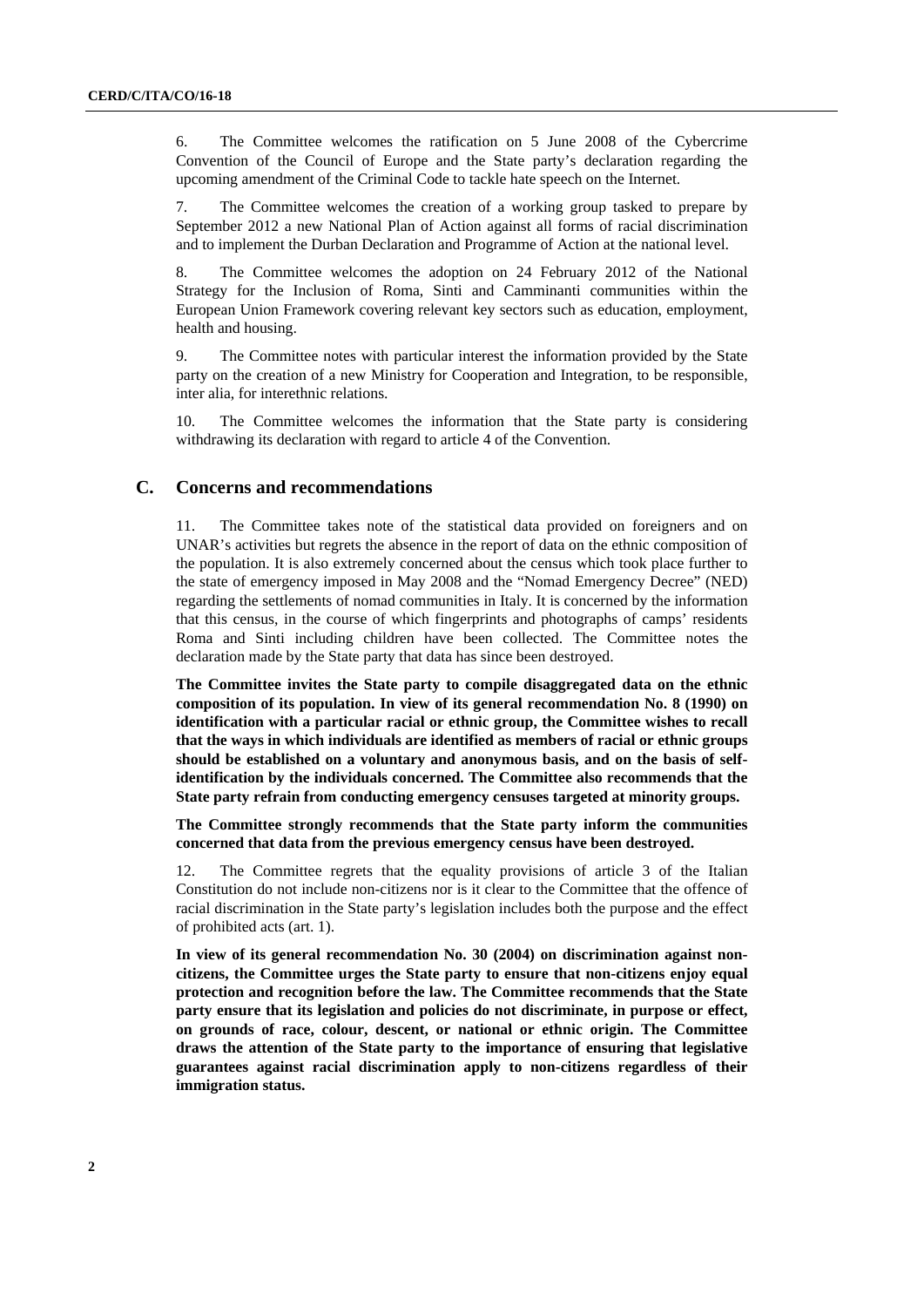13. The Committee is concerned that despite the State party's commitment to its establishment, a national human rights institution has not yet been established. According to the information received by the Committee, the relevant bill, currently in the Second Chamber (Camera dei Deputati), has been finalized without proper consultation with civil society actors (art. 2).

**The Committee notes the commitment by the State party to conclude as soon as possible the lengthy process to establish an independent national human rights institution in line with the Paris Principles. The Committee encourages the State party to actively involve civil society actors in this process and to revise draft Law No. 4534 to ensure that the institution is fully compliant with the Paris Principles. The Committee encourages the State party to request technical assistance from the Office of the Human Rights Commissioner for Human Rights (OHCHR).** 

14. The Committee notes concerns raised regarding the need to increase the independence of UNAR as the single equality body established in compliance with European Union Directives (art. 2).

**Noting the commitment by the State party to improve UNAR's functional, administrative and management independence, the Committee recommends that the State party take necessary measures to guarantee the independence of UNAR so that it may implement its activities more efficiently.** 

15. The Committee deplores the targeted evictions of Roma and Sinti communities which have taken place since 2008 in the context of the NED and notes with concern the lack of remedies provided to them despite the ruling of the Council of State in November 2011 annulling the NED. It is concerned that forced evictions have rendered several Roma and Sinti families homeless and regrets the ways in which security personnel and videocontrolled access to some of these camps are used. As indicated in its previous concluding observations, the Committee is concerned that the Roma, Sinti and Camminanti populations, both citizens and non-citizens, are living in a situation of de facto segregation from the rest of the population in camps that often lack access to the most basic facilities. The Committee takes note of the statement of the delegation on the intention to apply a new housing policy in favour of Roma and Sinti (art. 3).

**The Committee encourages the State party to take the necessary measures to avoid forced evictions and provide adequate alternative housing to these communities. It also urges the State party to refrain from placing Roma in camps outside the populated areas without basic facilities such as health-services and education. Bearing in mind its general recommendations No. 27 (2000) on discrimination against Roma and No. 30 (2004), as well as the National Strategy for the inclusion of Roma, Sinti and Caminanti communities, the Committee encourages the State party to intensify efforts to avoid residential segregation of Roma and Sinti communities, both citizens and non-citizens, and to develop social housing programmes for them.** 

**In view of the ruling of the Council of State, the Committee recommends that the State party take appropriate measures to provide effective remedies to members of Roma and Sinti communities for all the negative effects that followed the implementation of the NED, including by providing appropriate housing for them, and ensuring that segregated camps are not the only housing solution available to them.** 

16. While noting that Law No. 654/1975 punishes racial discrimination and that Law No. 205/1993 (Mancino's Law) provides for aggravating circumstances for ordinary crimes committed with racial motives, the Committee is concerned that the provision on aggravating circumstances is used when a racist motive appears to be the only motivation but not when there are mixed motives. The Committee also regrets the lack of information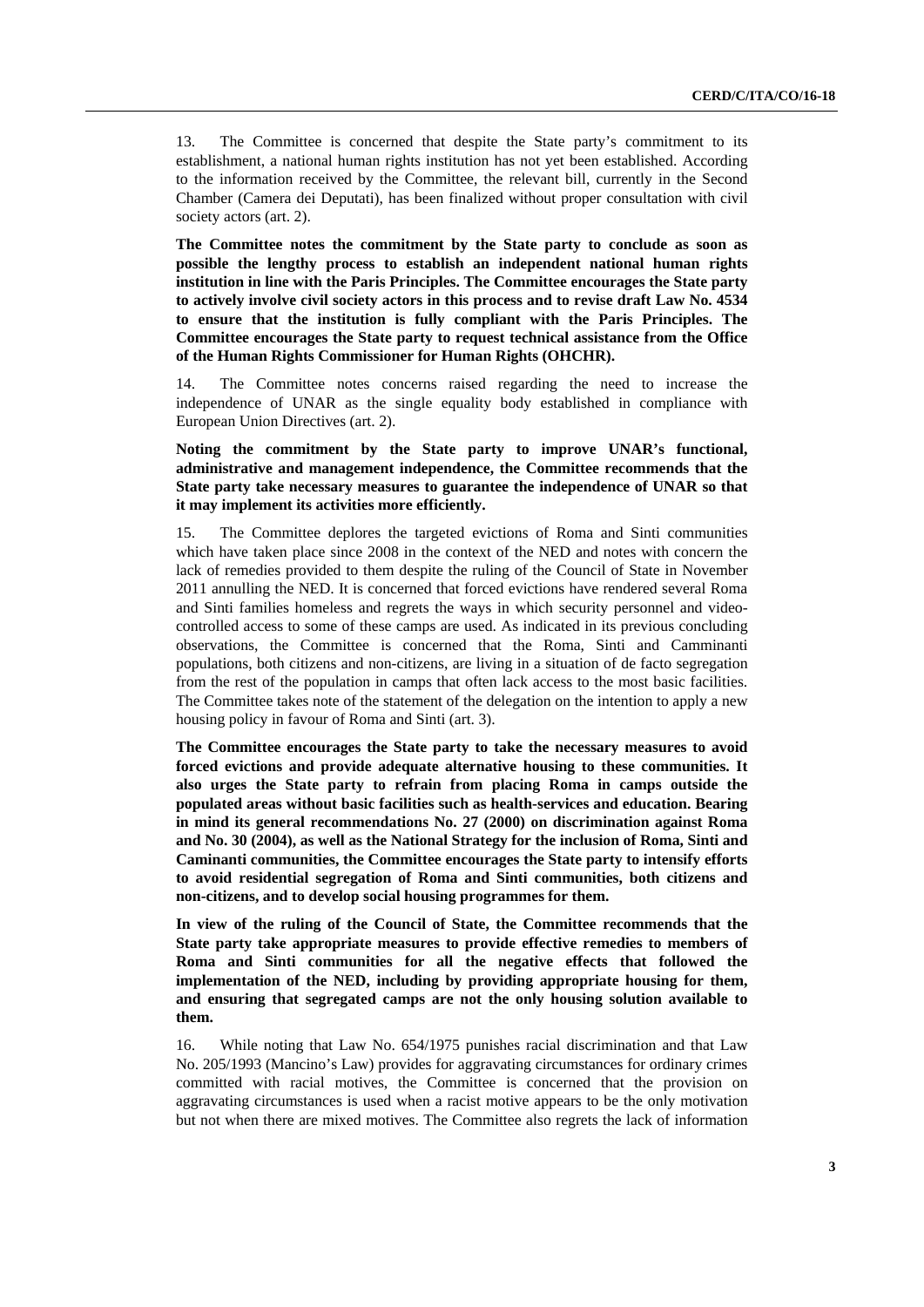on decisions adopted to apply this provision and penalties for propaganda of racial or ethnic superiority (art. 4).

**The Committee recommends that the State party amend article 61 of the Criminal Code so as to establish that an offence with racist motivation constitutes an aggravating circumstance, including in cases where there are mixed motives. It also recommends that the State party take the necessary measures to prosecute and punish cases of dissemination of ideas of racial superiority and of incitement to racist violence or crime, in accordance with the provisions of the law and with article 4 of the Convention.** 

17. The Committee is extremely concerned by the prevalence of racist discourse, stigmatization and stereotypes directed against Roma, Sinti, Camminanti and non-citizens. The Committee is concerned that in the few cases where politicians have been prosecuted for discriminatory statements, stays of execution have allowed those prosecuted to continue their political activities and to stand for election. The Committee notes that the fundamental right to freedom of expression does not protect the dissemination of ideas of racial superiority or incitement to racial hatred. The Committee is also concerned that racial discrimination is increasing in the media and on the Internet, particularly on the social networks (arts. 2 and 4).

#### **The Committee recommends that the State party:**

**(a) Take appropriate measures to prosecute individuals, including politicians, for the acts referred to in article 4, and to ensure that the legal principle of stay of execution does not prevent justice from prevailing. The Committee wishes to underline that the fundamental right of freedom of expression should not subtract from the principles of equality and non-discrimination as the exercise of the right to freedom of expression carries with it special responsibilities, among which is the obligation not to disseminate ideas on racial superiority or hatred.** 

**(b) Reinforce the mandate of the Authority which monitors the media to ensure that racist statements are prosecuted and victims granted reparations. The Committee recommends that the State party ensure that the media do not stigmatize, stereotype or negatively target non-citizens and ethnic minorities. It encourages the State party to invite the media to strictly respect the Rome Charter in order to avoid racist, discriminatory or biased language. It also encourages the State party to consider ratifying the Additional Protocol to the European Convention on Cybercrime concerning the criminalization of acts of a racist and xenophobic nature committed through computer systems.** 

**(c) Raise awareness among media professionals of their responsibility not to disseminate prejudice and to avoid reporting incidents involving non-citizens, members of Roma and Sinti communities in a way that stigmatizes such communities as a whole, bearing in mind its general recommendations No. 27 (2000) and No. 30 (2004).** 

18. The Committee is deeply concerned about several cases of racist violence and the murders of a number of migrants, including people of African descent and members of Roma and Sinti communities. It is also concerned about racist violence manifested against members of these groups, including destruction of their property (arts. 2, 4 and 6).

**Bearing in mind its general recommendation No. 31 (2005) on the prevention of racial discrimination in the administration and functioning of the criminal justice system, the Committee recommends that the State party ensure the security and integrity of non-citizens, and of Roma and Sinti, without any discrimination, by adopting measures to prevent racially motivated acts of violence against them, and ensure**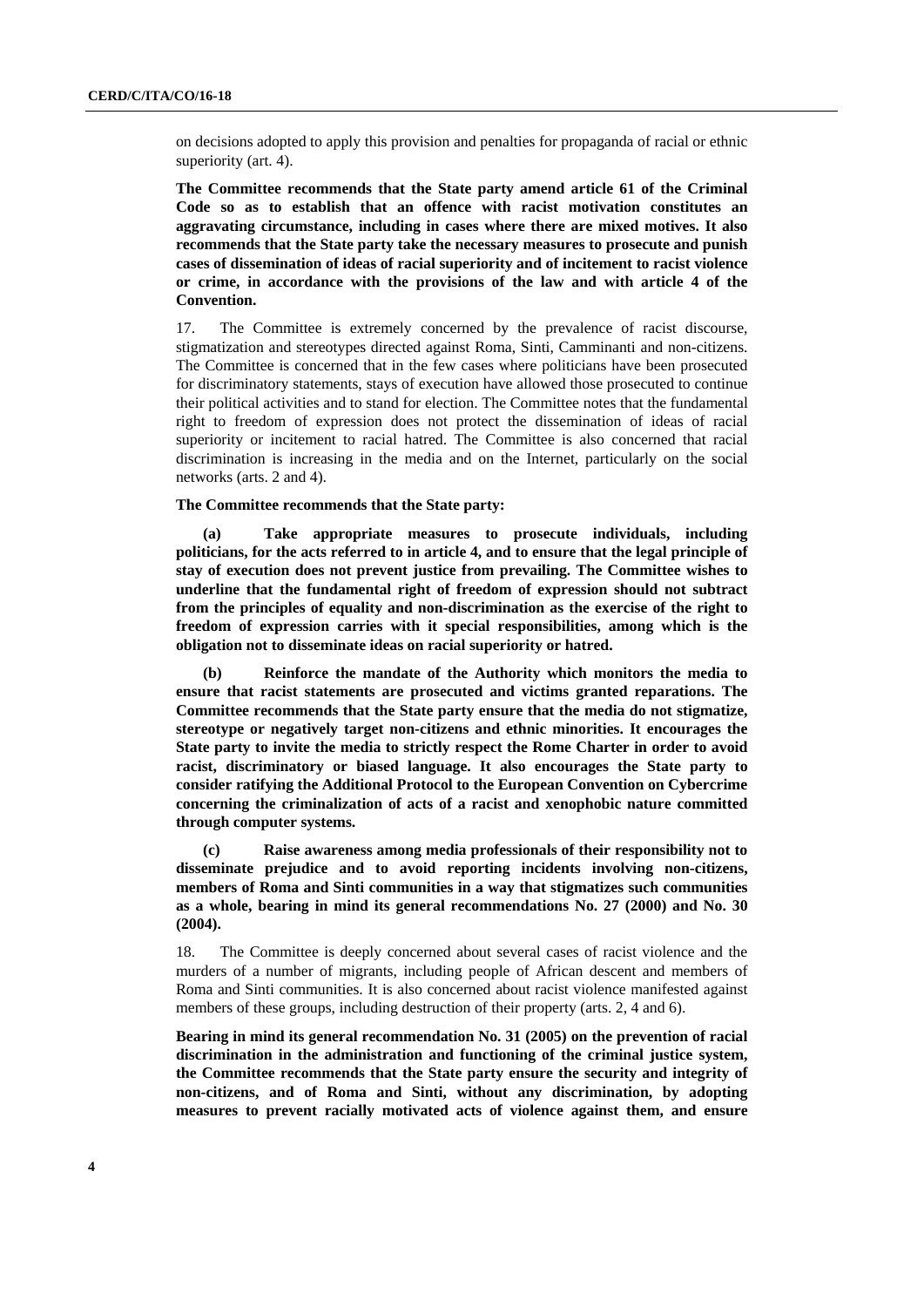#### **prompt action by the police, prosecutors and judges and make sure that perpetrators, including political authorities do not enjoy de jure or de facto impunity. It also recommends that the State party systematically collect data on racist hate crimes.**

19. The Committee regrets that Roma, Sinti and Camminanti communities continue to experience severe marginalization and discrimination. It expresses regret that measures such as the NED have fostered stereotypes, prejudices and negative attitudes towards these communities. The Committee regrets the persistence of stereotypes associating ethnic minorities and non-citizens with criminality, and Islam with terrorism (arts. 3 and 5).

**In view of the National Strategy for the inclusion of Roma, Sinti and Camminanti communities, the Committee recommends that the State party initiate consultations with these communities as well as organizations representing them for the implementation, monitoring and evaluation of this strategy. Particular attention should be given to the enjoyment of their economic, social and cultural rights as well as awareness-raising activities on tolerance, respect for diversity, social cohesion and non-discrimination in Italian society. The Committee, bearing in mind its general recommendations No. 27 (2000) and No.30 (2004), invites the State party to keep it informed regarding the implementation and impact of the actions under the abovementioned Strategy.** 

**Bearing in mind the intersectionality of racial and religious discrimination, the Committee recommends that the State party increase its efforts to prevent and combat racial discrimination against Muslims and foster dialogue with Muslim communities.** 

20. The Committee expresses its concern that children of Roma and Sinti communities continue to experience discrimination with regard to access to education. It is concerned by the information that forced evictions and inadequate housing conditions have negatively affected school enrolment and attendance of children from these communities. The Committee is also concerned about the high school dropout rate and the low number of Roma and Sinti children enrolled in secondary schools and about the fact that very few of them progress to higher education (art. 5).

**The Committee encourages the State party to intensify its efforts to ensure effective access to education by Roma and Sinti children and other vulnerable groups. The Committee recommends that the State party take all necessary measures to facilitate the inclusion of all Roma and Sinti children in the school system. In this regard, the Committee encourages the State party to avoid implementing policies which may indirectly discriminate against these groups or affect their school attendance. It recommends that the State party ensure that the administrative measure limiting to 30 per cent the number of children with non-Italian nationality in each class does not negatively affect the enrolment in education of children from the most vulnerable groups.** 

**The Committee encourages the State party to recruit school personnel from among members of Roma and Sinti communities, to promote intercultural education in schools and to provide training to school staff and awareness-raising activities for Roma and Sinti parents.** 

21. The Committee regrets the lack of information on the situation of migrant women and women belonging to Roma and Sinti communities. It is concerned that the already lamentable situation of these groups as regards their enjoyment of human rights in Italy may be worse for women belonging to these communities (art. 5).

**Bearing in mind its general recommendation No. 25 (2000) on gender-related dimensions of racial discrimination, the Committee recommends that the State party**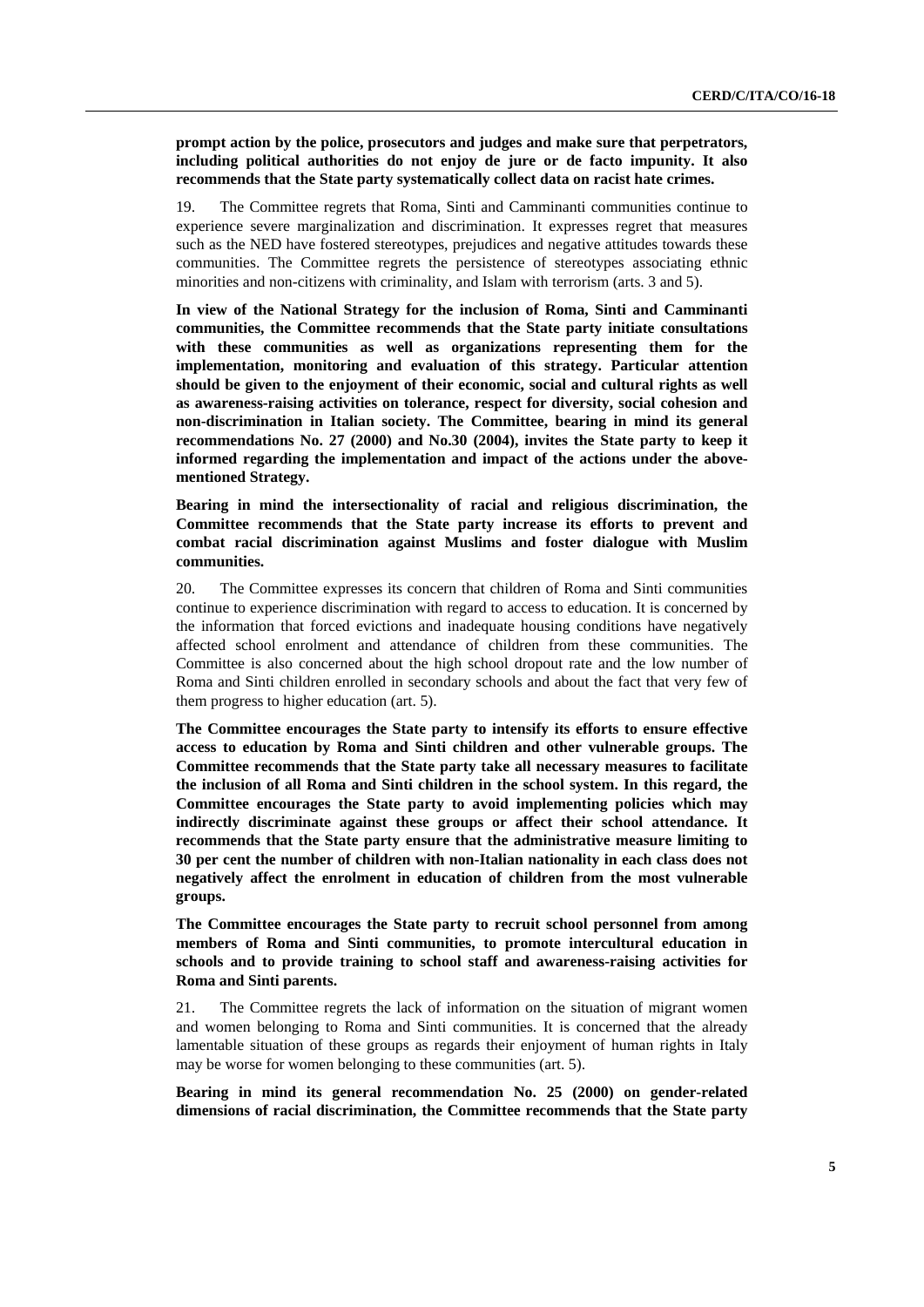#### **provide data on difficulties experienced by Sinti and Roma women as well as migrant women, and that it provide information on measures taken to guarantee to these women equal enjoyment of their rights under the Convention.**

22. The Committee is concerned that, despite its previous recommendations, the precarious conditions in assistance, reception and identification centres have worsened with the arrival of migrants from North Africa, particularly in recent years. The Committee is concerned about information according to which migrants are more likely to be arrested and often receive harsher sentences than Italians. This situation may also have been aggravated by Law No. 94/2009 which criminalized undocumented entry and stay in Italy, and Law No. 129/2011 which allows the detention of undocumented migrants for up to 18 months. The Committee is concerned about breaches of international norms regarding protection of refugees or asylum-seekers as demonstrated by the judgement of the European Court of Human Rights of 23 February 2012 against the State party on the collective expulsion of 24 Somalian and Eritreans (arts. 2 and 5).

#### **The Committee recommends that the State party:**

**(a) Take the necessary measures to ensure that conditions in centres for refugees and asylum-seekers meet international standards. The Committee notes the State party's declaration that preliminary steps are being taken to implement the European Court of Human Rights' judgment including bilateral agreements with North African countries so as to avoid similar human rights violations in the future. The Committee wishes to reiterate that the State party has the obligation under its international human rights law to respect the principle of non-refoulement and to ensure that migrants are not subject to collective expulsion.** 

**(b) Seek to eliminate the discriminatory effects of some of its legislation and prevent arrests and harsher sentences based solely on the origin or status of individuals on its territory and to monitor and punish racial discrimination by law enforcement officials.** 

**(c) Adopt a comprehensive long-term strategy for the protection of refugees and asylum-seekers in addition to any emergency measures in accordance with the 1951 Convention and the 1967 Protocol relating to the Status of Refugees.** 

23. The Committee notes the difficulties experienced by non-citizens in accessing some social services provided in particular by local authorities. For example, according to Law 133/2008 they cannot access rent reimbursements offered by the State party without providing a certificate of residence for a minimum of ten years. The Committee expresses its concern that discrimination against non-citizens in the labour market persists. It is also concerned by the lack of appropriate legal protection for migrants, in particular against exploitation or abusive working conditions.

**In line with its general recommendation No. 30 (2004), the Committee recommends that the State party remove obstacles that hinder the enjoyment of economic, social and cultural rights by non-citizens, in particular their rights to education, adequate housing, employment and health. The Committee recommends that the State party amend its legislation to allow undocumented migrants to claim rights arising out of previous employment and to file complaints irrespective of immigration status. It also recommends that the State party take all other measures to eliminate discrimination against non-citizens in relation to working requirements and conditions.** 

**The Committee recommends that the State party review some of its administrative policies and organize awareness-raising activities for regional and local authorities on the prohibition of racial discrimination, including on non-discriminatory access to social services.**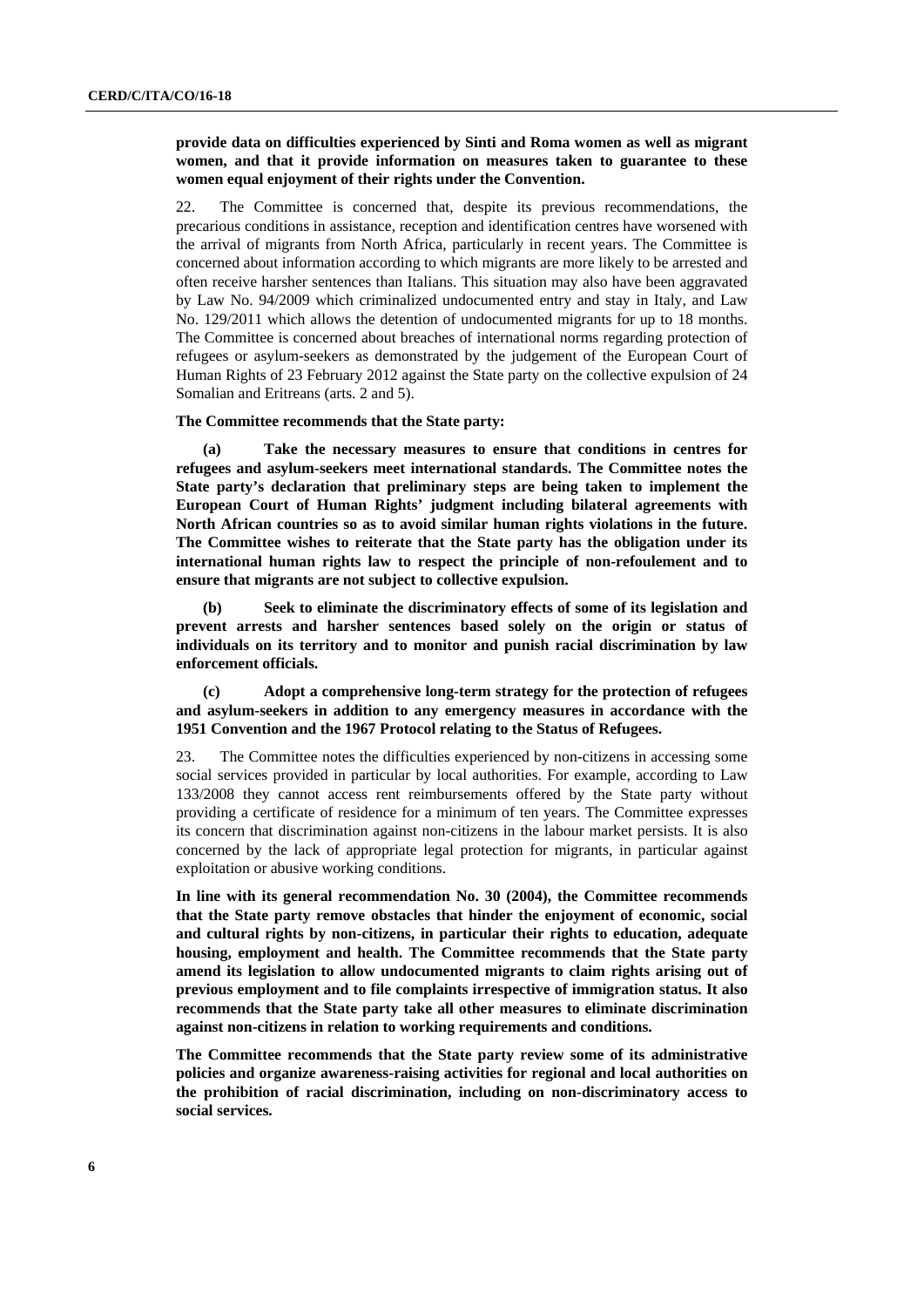24. The Committee notes that a number of Roma who came to Italy following the dismantling of the former Yugoslavia have lived in Italy for many years without citizenship, a situation which also affects their children The Committee notes that citizenship for children born in Italy whose parents are foreigners is still to be granted (art. 5).

**The Committee recommends that the State party take measures to facilitate access to citizenship for stateless Roma, Sinti and non-citizens who have lived in Italy for many years, and to pay due attention to and remove existing barriers. Bearing in mind the 1954 Convention relating to the status of Stateless Persons and 1961 Convention on the Reduction of Statelessness, the Committee also recommends that the State party take measures to reduce statelessness, in particular statelessness among Roma and Sinti children and children born in Italy.** 

25. The Committee notes the persistently low number of proceedings and convictions for racial discrimination despite many manifestations of racial or ethnic discrimination and stereotypes. While noting that a revision of Law No. 654 is under consideration to increase effective remedies for victims of racial discrimination, it is concerned that the State party has not taken effective measures to raise awareness of legal remedies available to victims as well as to reduce the costs of court proceedings (arts. 2 and 6).

**The Committee requests that the State party provide statistical data on complaints, prosecutions and convictions relating to acts of racism and xenophobia, as well as on compensation provided to the victims of such acts. The Committee recommends that UNAR continue its collaboration with non-governmental organizations in assisting victims of racism and encourages the State party to review the system of registration so as to facilitate the inclusion of non-governmental organizations on the "list", allowing them to initiate legal action on behalf of victims.** 

**The Committee recommends that the State party raise awareness among the population, including the most vulnerable social groups, about legal and administrative remedies and increase free legal services for such groups. It requests that the State party include additional information on measures taken to improve redress for victims of racial discrimination in its next periodic report.** 

26. The Committee is concerned about the lack of systematic specialized training for law enforcement officials on the international obligations of the State party under the Convention, which may explain the small number of prosecutions and convictions for racial discrimination despite the high number of hate crimes and violence (arts. 2, 6 and 7).

**The Committee wishes to recall that, in accordance with article 2 of the Convention, States parties must ensure that all national and local public authorities do not engage in racial discrimination. The Committee strongly recommends that law enforcement officials receive intensive training to ensure that, in the performance of their duties, they respect and uphold all human rights for all without discrimination. The Committee recommends that the State party ensure that claims of racial discrimination are thoroughly investigated and are subject to independent inspection. It also invites the State party to encourage the recruitment of persons belonging to ethnic groups into the police or other law enforcement agencies.** 

27. The Committee is concerned that the strongly decentralized system of Italy may lead to diversity of policies and decisions at the level of regions and provinces with regard to discrimination on ground of race or ethnic origin. The Committee also notes the need to adopt a global and comprehensive plan of action on human rights in view of the fragmented nature of measures on human rights taken by regional authorities (arts. 2 and 5).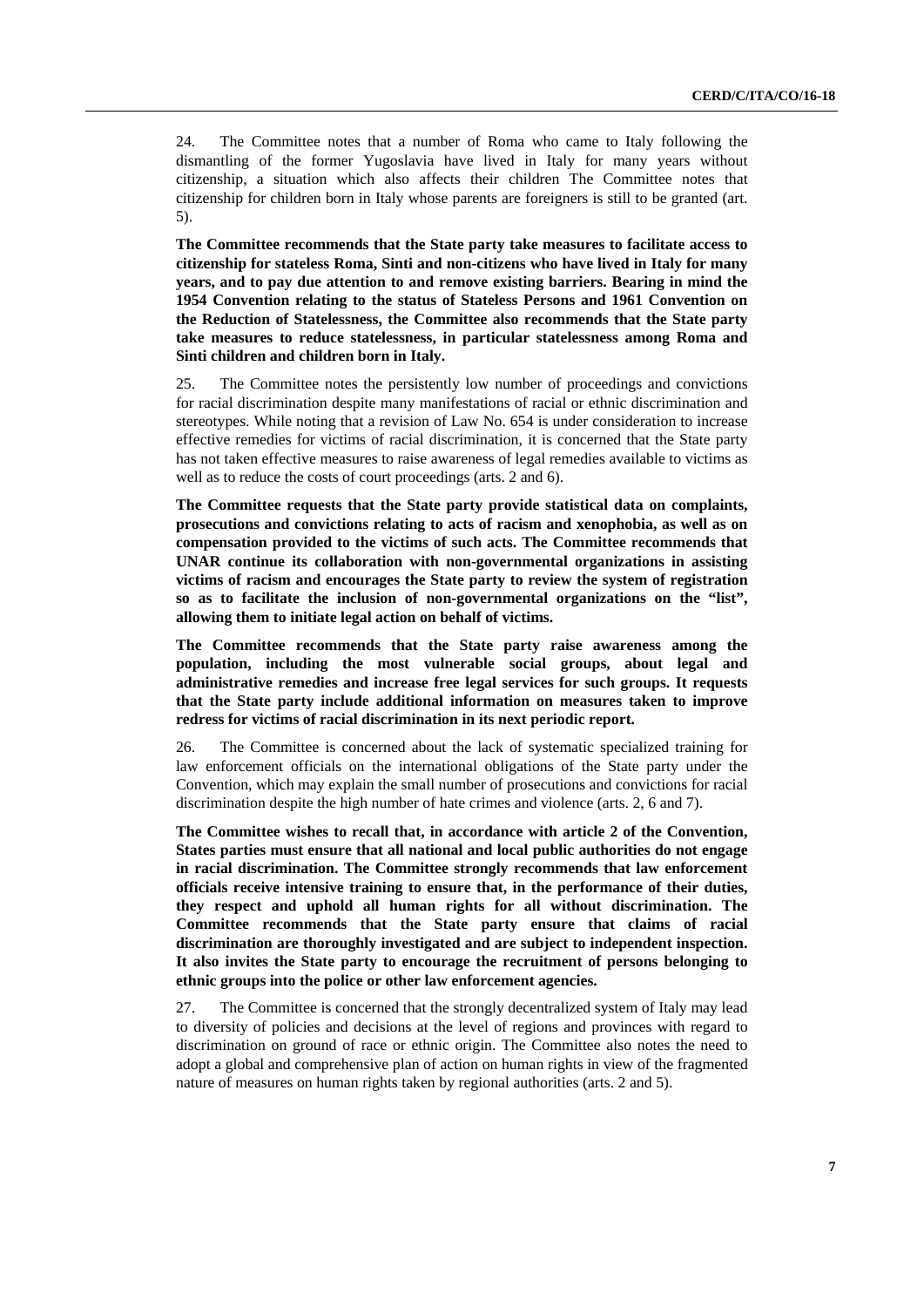**The Committee recommends that the State party establish a mechanism of consultation and coordination with the local authorities, so as to avoid policies and decisions that are contrary to articles 2 and 5 of the Convention. It encourages the State party to adopt a global and comprehensive plan of action on human rights.** 

28. Bearing in mind the indivisibility of all human rights, the Committee encourages the State party to consider ratifying those international human rights treaties which it has not yet ratified, in particular treaties the provisions of which have a direct bearing on the subject of racial discrimination, such as the 1990 International Convention on the Protection of the Rights of All Migrant Workers and Members of Their Families.

29. In light of its general recommendation No. 33 (2009) on follow-up to the Durban Review Conference, the Committee welcomes that the State party gave effect to the Durban Declaration and Programme of Action, adopted in September 2001 by the World Conference against Racism, Racial Discrimination, Xenophobia and Related Intolerance, by adopting a national plan of action against racism in 2006 and currently drafting a new plan. The Committee requests that the State party include in its next periodic report specific information on the implementation of that plan of action.

30. The Committee recommends that the State party consult and expand its dialogue with organizations of civil society working in the area of human rights protection, in particular in combating racial discrimination, and in connection with the preparation of the next periodic report.

31. The Committee recommends that the State party ratify the amendments to article 8, paragraph 6, of the Convention, adopted on 15 January 1992 at the fourteenth meeting of States parties to the Convention and endorsed by the General Assembly in its resolution 47/111. In this connection, the Committee cites General Assembly resolutions 61/148, 63/243 and 65/200, in which the Assembly strongly urged States parties to accelerate their domestic ratification procedures with regard to the amendment to the Convention concerning the financing of the Committee and to notify the Secretary-General expeditiously in writing of their agreement to the amendment.

32. The Committee recommends that the State party's reports be made readily available and accessible to the public at the time of their submission, and that the observations of the Committee with respect to these reports be similarly publicized in the official and other commonly used languages, as appropriate.

33. Noting that the State party has not submitted a core document, the Committee encourages the State party to submit a core document in accordance with the harmonized guidelines on reporting under the international human rights treaties, in particular those on the common core document, as adopted by the fifth inter-Committee meeting of the human rights treaty bodies held in June 2006 (HRI/GEN.2/Rev.6, chap. I).

34. In accordance with article 9, paragraph 1, of the Convention and rule 65 of its amended rules of procedure, the Committee requests the State party to provide information, within one year of the adoption of the present concluding observations, on its follow-up to the recommendations contained in paragraphs 13 and 15 above.

35. The Committee also wishes to draw the attention of the State party to the particular importance of the recommendations contained in paragraphs 12, 18 and 25 and requests the State party to provide detailed information in its next periodic report on concrete measures taken to implement these recommendations.

36. The Committee recommends that the State party submit its nineteenth and twentieth periodic reports in a single document by 4 February 2015, taking into account the specific reporting guidelines adopted by the Committee at its seventy-first session (CERD/C/2007/1), and addressing all the points raised in the present concluding